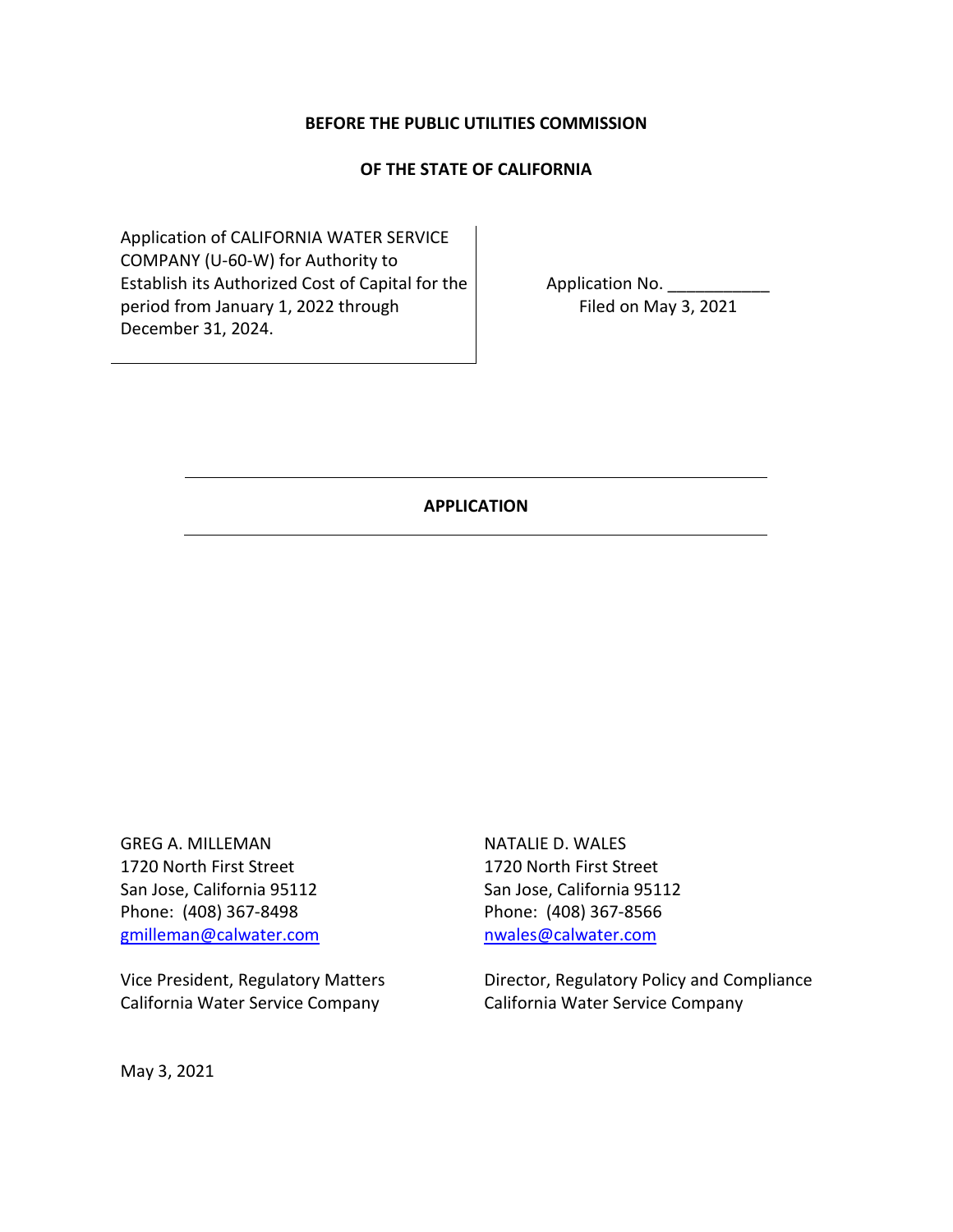#### **BEFORE THE PUBLIC UTILITIES COMMISSION**

#### **OF THE STATE OF CALIFORNIA**

Application of CALIFORNIA WATER SERVICE COMPANY (U-60-W) for Authority to Establish its Authorized Cost of Capital for the period from January 1, 2022 through December 31, 2024.

Application No. Filed on May 3, 2021

#### **I. PURPOSE**

Pursuant to Rule 2.1 of the Commission's Rules of Practice and Procedure ("Rules"),

California Public Utilities Code ("PU Code") Sections 454, *et. seq.*, and Decision ("D.") 07-05-062,

California Water Service Company ("Cal Water" or "Applicant") respectfully submits this

Application for Authority to Establish its Authorized Cost of Capital for the period from January

1, 2022 through December 31, 2024 ("Application").

Cal Water is authorized and required to make this filing by D.07-05-062, which adopted

the Commission's Rate Case Plan ("RCP") for Class A water utilities.<sup>1</sup> Specifically, this

Application is filed in compliance with Ordering Paragraph 4, which states: "All Class A Water

Utilities shall comply with the filing schedule and all other general rate case ("GRC")

requirements as set forth in the RCP."<sup>2</sup>

 $1$  Under the RCP, Cal Water is required to file its cost of capital applications on a triennial basis starting in 2008. The Commission resolved Cal Water's last cost of capital application, A.17-04-006, in D.18-03-035 for the period January 1, 2018 through December 31, 2020.

 $2$  On March 11, 2020, the Executive Director granted a request to extend the date by which each Class A utility must file its 2020 cost of capital application from May 1, 2020 to May 1, 2021. Cal Water submitted its application on May 3, 2021, owing to May 1, 2021 falling on a weekend.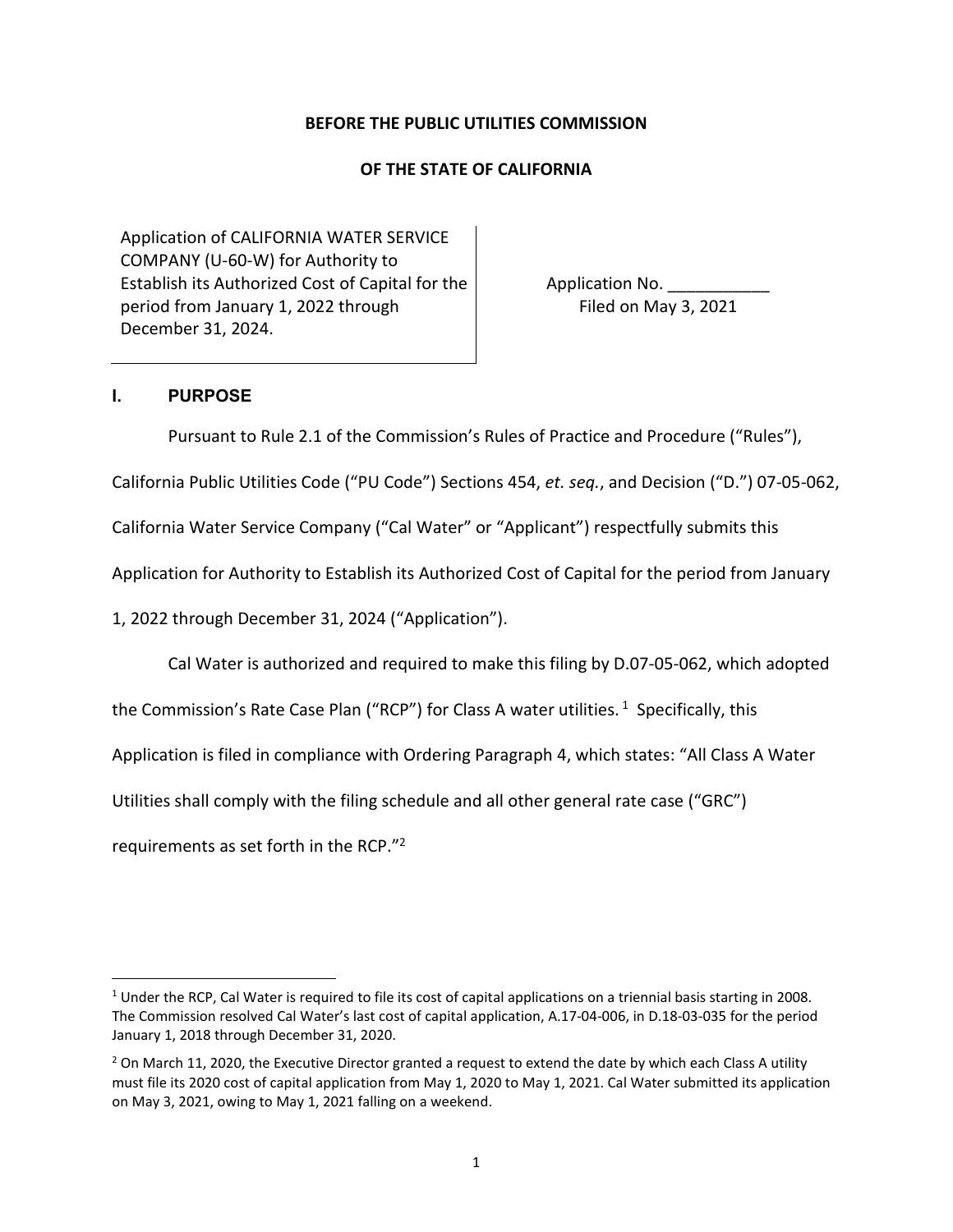### **A. Cal Water's Requested Cost of Capital**

Cal Water is requesting a rate of return on rate base of **7.50%** for the period from

January 1, 2022 through December 31, 2024. The proposed rate of return reflects a fair return on equity of **10.35%**.

Cal Water's proposed capital structure is shown in Table 1, below:

|        | Capital          |        | Weighted |
|--------|------------------|--------|----------|
|        | <b>Structure</b> | Cost   | Cost     |
| Common |                  |        |          |
| Equity | 53.40%           | 10.35% | 5.53%    |
| Debt   | 46.60%           | 4.23%  | 1.97%    |
|        |                  |        | 7.50%    |

**Table 1** 

Cal Water's current authorized rate of return is 7.48%. Under the proposal in this Application, Cal Water's revenue requirement will increase by \$4,408,700 or 0.6%. Table 2, below, shows the proposed increase in revenue requirement by ratemaking district. **Exhibit B** to this Application provides the impact of these increases on a typical residential bill in each district.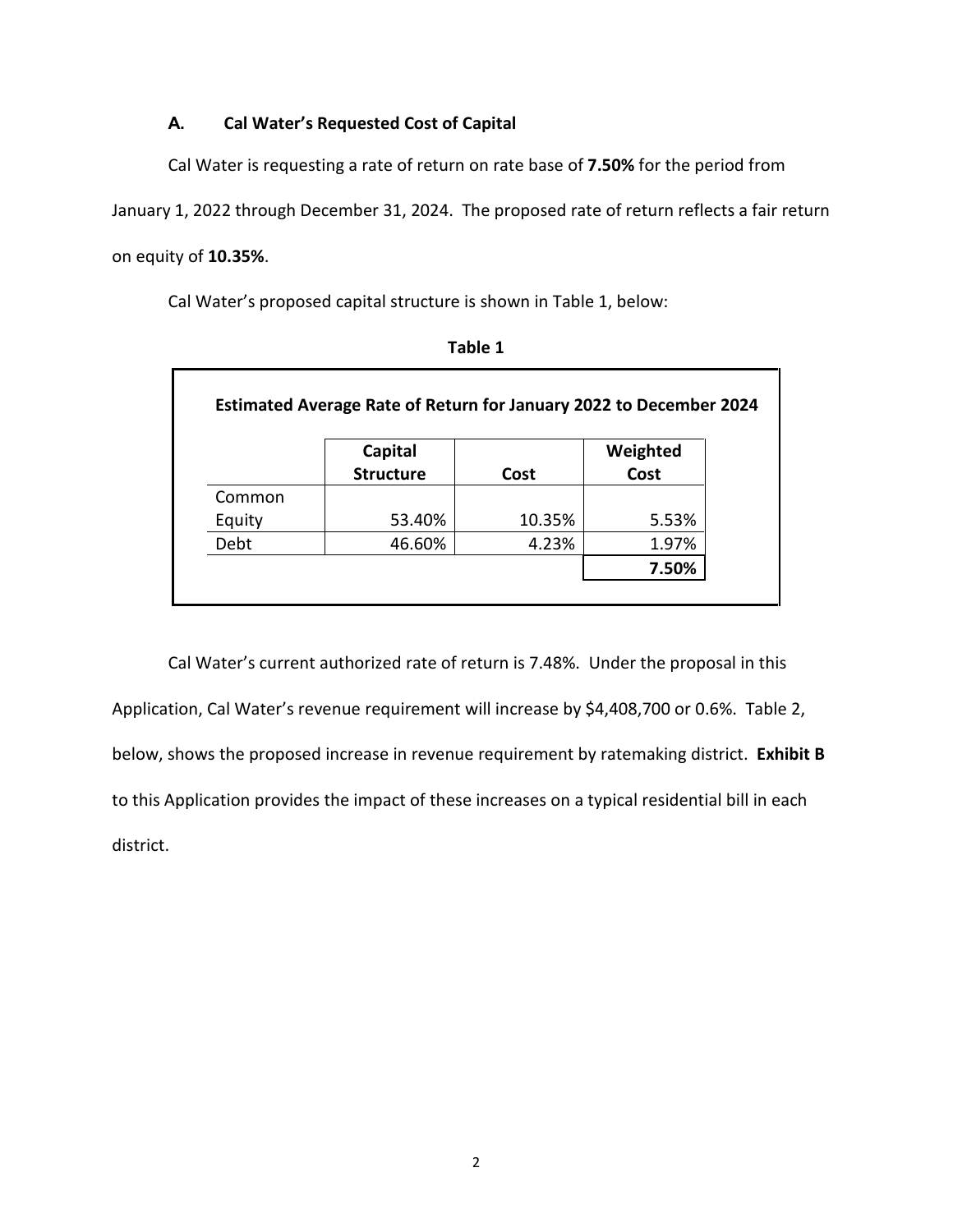| ומו<br>ı<br>н |  |
|---------------|--|
|---------------|--|

|                                              |                          | <b>Dollars</b> |            |
|----------------------------------------------|--------------------------|----------------|------------|
| <b>Proposed Revenue Increases</b>            |                          | (in thousands) | Percentage |
| <b>Bakersfield</b>                           |                          | \$512.9        | 0.6%       |
| Bay Area Region                              | <b>Formerly Bayshore</b> | \$497.3        | 0.5%       |
|                                              | and Redwood              |                |            |
|                                              | Valley                   |                |            |
| <b>Bear Gulch</b>                            |                          | \$421.9        | 0.7%       |
| Chico                                        |                          | \$180.9        | 0.7%       |
| Dixon                                        |                          | \$56.0         | 0.9%       |
| Dominguez                                    |                          | \$331.6        | 0.5%       |
| East Los Angeles                             |                          | \$281.2        | 0.7%       |
| Hermosa Redondo                              |                          | \$156.2        | 0.5%       |
| Kern River Valley                            |                          | \$52.1         | 0.7%       |
| Livermore                                    |                          | \$141.2        | 0.5%       |
| Los Altos                                    |                          | \$227.8        | 0.5%       |
| Los Angeles Region Antelope Valley           |                          | \$7.2          | 0.4%       |
| Los Angeles Region Palos Verdes <sup>3</sup> |                          | \$418.5        | 0.7%       |
| Marysville                                   |                          | \$31.3         | 0.7%       |
| Oroville                                     |                          | \$35.3         | 0.6%       |
| Salinas Valley Region                        | Formerly King City       | \$339.0        | 0.9%       |
|                                              | and Salinas              |                |            |
| Selma                                        |                          | \$40.3         | 0.7%       |
| Stockton                                     |                          | \$395.3        | 0.7%       |
| Visalia                                      |                          | \$173.0        | 0.6%       |
| Willows                                      |                          | \$31.2         | 0.8%       |
| Westlake                                     |                          | \$70.8         | 0.3%       |
| <b>Travis</b>                                |                          | \$7.6          | 0.4%       |
| <b>TOTAL</b>                                 |                          | \$4,408.7      | 0.6%       |

# **B. Continuation of the Water Cost of Capital Mechanism ("WCCM")**

The RCP directed companies to include in their 2008 cost of capital applications a

proposal for adjusting the authorized cost of capital between cost of capital applications.<sup>4</sup> In

D.09-07-051, the Commission approved a settlement agreement among the parties in A.08-05-

<sup>&</sup>lt;sup>3</sup> Includes cost of capital increase associated with the Palos Verdes Peninsula Water Reliability Project.

<sup>4</sup> D.07-05-062, *mimeo*, at 15.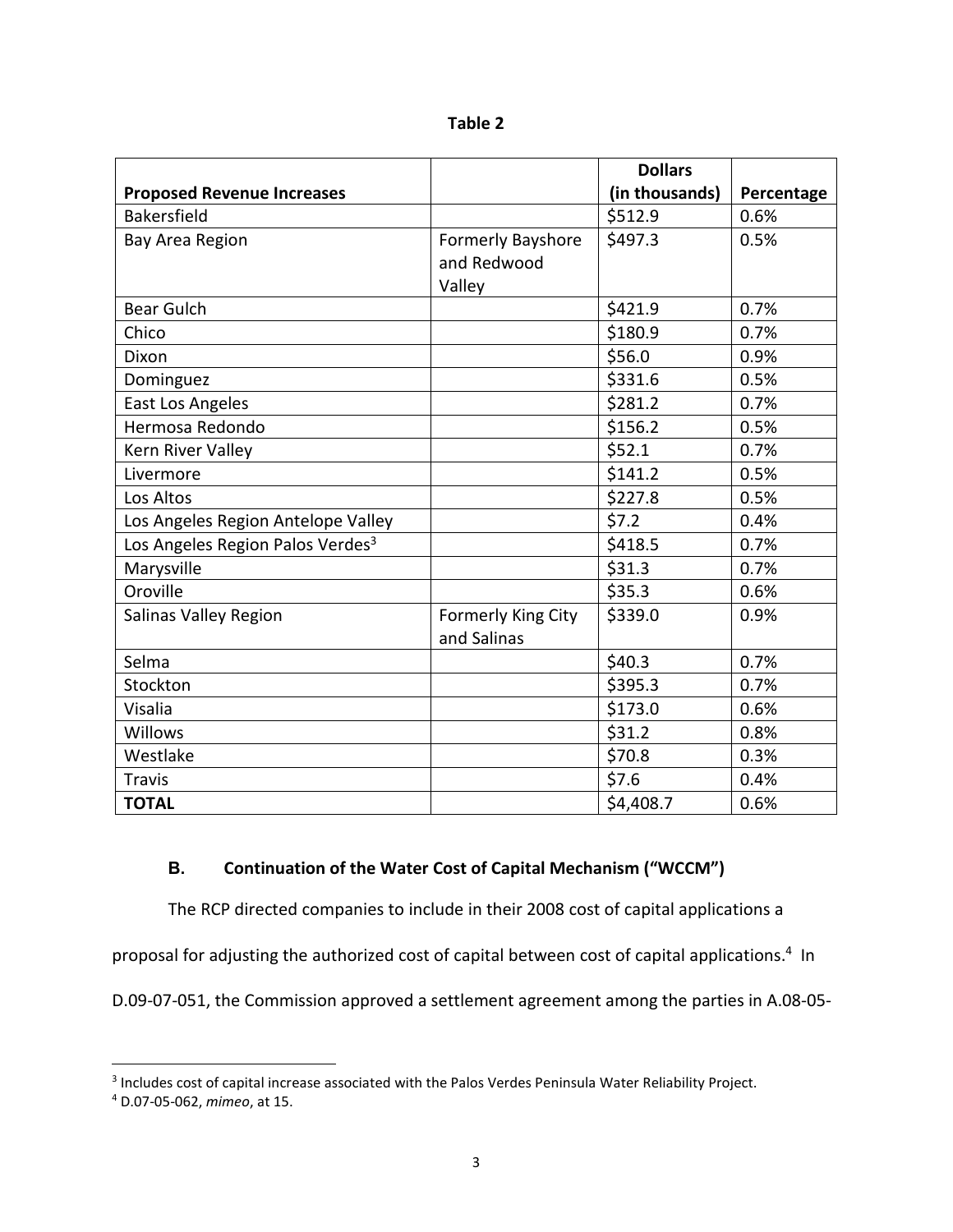002 (including Cal Water and DRA) that proposed a Water Cost of Capital Mechanism ("WCCM") to adjust the base year 2009 return on common equity to reflect any significant changes in interest rates that may occur in 2010 and 2011. $5$  The WCCM was based on the mechanism adopted for large investor-owned energy utilities to replace their annual cost of capital applications.<sup>6</sup> The settlement stated:

> While this settlement does not bind the Commission in future proceedings, the Parties agree that a similar adjustment to the cost of capital should be made following the adoption of a base year cost of capital in subsequent cost of capital proceedings for CWS, California American, and Golden State. In those future cases, the Parties envision the Commission setting a base year cost of capital and adopting a similar adjustment mechanism that would be recalibrated to reflect the new cost of capital.<sup>7</sup>

In D.12-07-009, the Commission adopted a settlement continuing the WCCM. The

adopted base year return on equity for 2012 (9.99%) was therefore subject to possible

adjustment in 2013 and 2014 using the new benchmark period of October 1, 2010 through

September 30, 2011.<sup>8</sup> The WCCM was triggered in 2012, lowering Cal Water's rate of return

from 8.24% to 7.94% due to a 56 basis point decrease in the return on equity to 9.43%.<sup>9</sup>

In D.18-03-035, the Commission granted the continuance of the WCCM for the years

2019 and 2020, using the base year 2018. The WCCM has not been triggered since the cost of

capital established in D.18-03-035 and Cal Water's rate of return remains at 7.48%.

Consistent with past settlements and Commission decisions, Cal Water proposes to

retain the WCCM for years 2023 and 2024, using the base year 2022 that will be adopted in this

<sup>5</sup> D.09-07-051 at Ordering Paragraph 1.

<sup>6</sup> D.12-07-009 at 12-13.

<sup>&</sup>lt;sup>7</sup> D.09-07-051, Attachment A (Settlement Agreement) at 3-4 (emphasis added).

<sup>8</sup> D.12-07-009 at 13.

<sup>&</sup>lt;sup>9</sup> Cal Water Advice Letter 2088 (filed October 15, 2012).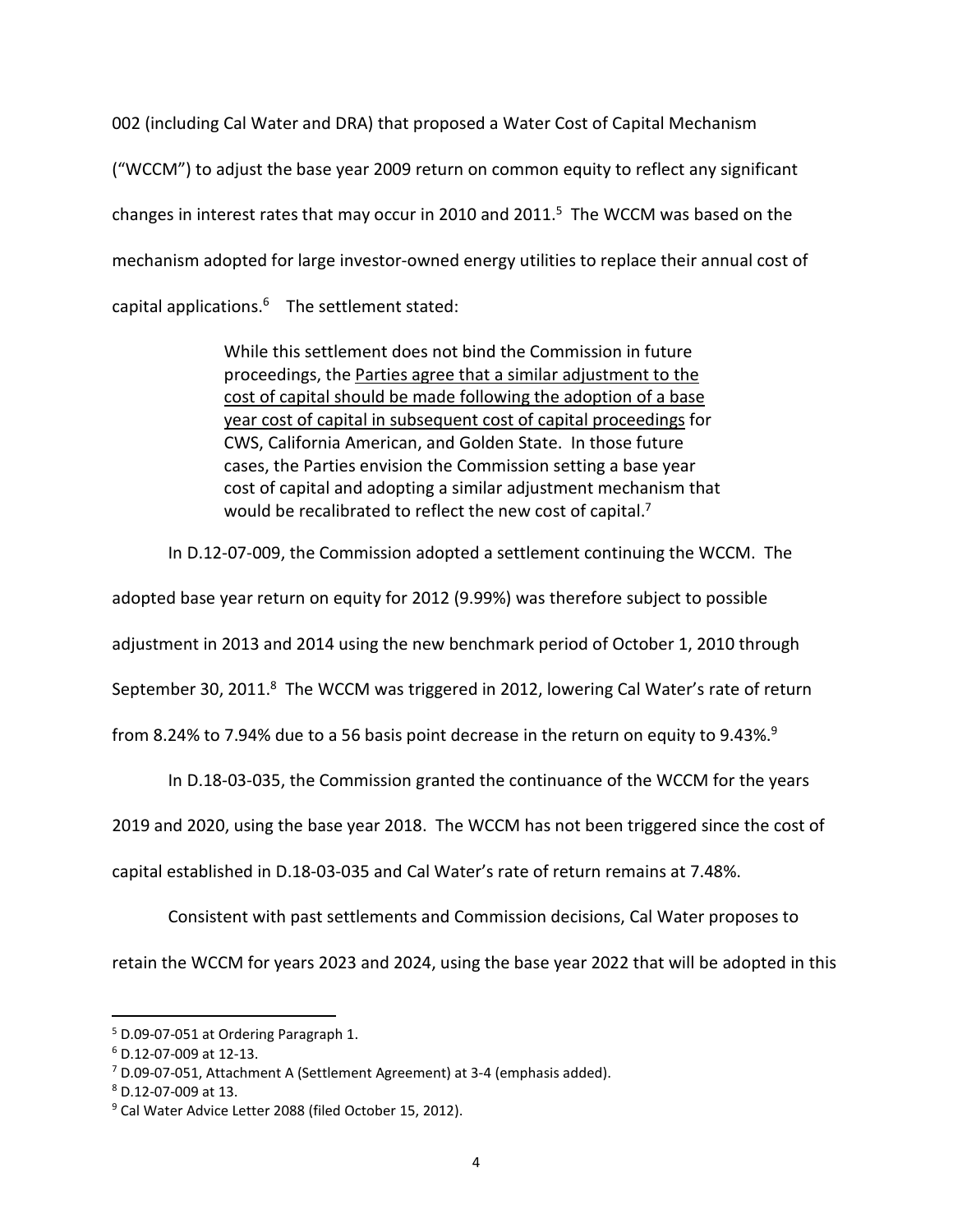proceeding, with a new benchmark period of October 1, 2020 through September 30, 2021.

**Exhibit E** to this Application updates the existing preliminary statement tariff for the WCCM for

this time period.

# **II. BASIS FOR REQUEST**

Cal Water bases its request on the following testimony and analyses:

- Direct Testimony of **Akarsh Sheilendranath**: Report on the Financial Requirements of California Water Service Company (**Exhibit F** to this Application)
- Direct Testimony of **Thomas F. Smegal** on behalf of California Water Service Company (**Exhibit G** to this Application)
- Direct Testimony of **Greg A. Milleman** on behalf of California Water Service Company (**Exhibit H** to this Application)
- Direct Testimony of **Robert Kuta** on behalf of California Water Service Company (**Exhibit I** to this Application)

For the reasons discussed in the above-identified testimony, Cal Water requests a

10.35% return on common equity, as recommended by Akarsh Sheilendranath, in order to

ensure the financing necessary to maintain and develop Cal Water's infrastructure for the safe

and reliable delivery of water over the period covered by this Application.

### **III. DESCRIPTION OF CAL WATER**

In compliance with Rule 2.1(a), Cal Water states that its exact legal name is California

Water Service Company. Cal Water is a California corporation. In compliance with Rule 2.2, Cal

Water states that a copy of its Restated Articles of Incorporation has been filed with the Public

Utilities Commission in connection with Application 50350, and reference is hereby made

thereto. There have been no subsequent changes in the Articles of Incorporation.

Cal Water's principal place of business is 1720 North First Street, San Jose, CA 95112.

Cal Water has been granted a certificate of public convenience and necessity ("CPCN") for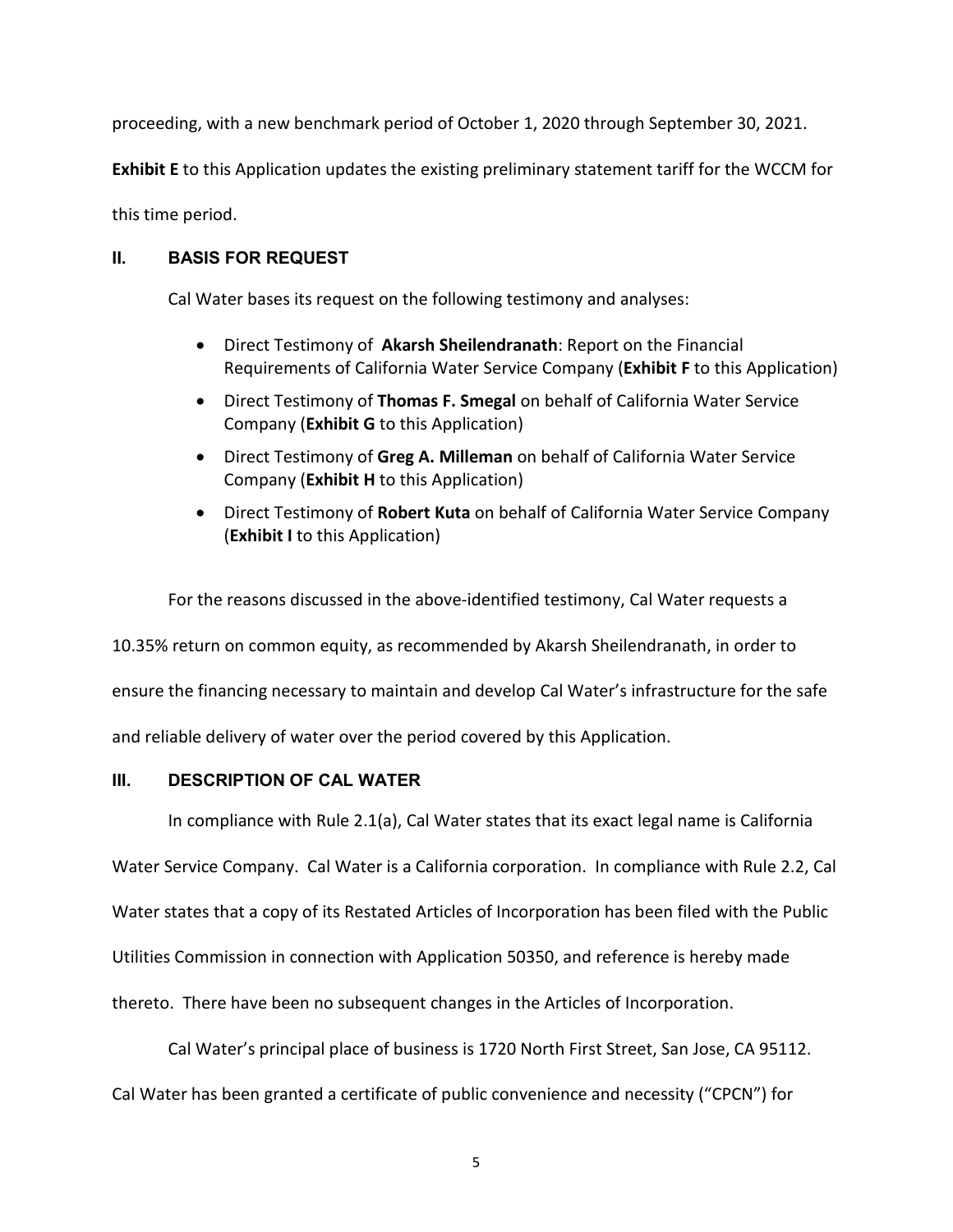service areas throughout the state of California. The maps for these service areas are filed with

the Commission. This Application relates to all areas served. Cal Water serves approximately

490,700 service connections, and has provided public utility water service since 1926.<sup>10</sup>

#### **IV. CONTACT INFORMATION**

In compliance with Rule 2.1(b), correspondence and communication concerning the

Application should be directed to:

Greg A. Milleman 1720 North First Street San Jose, California 95112 Phone: (408) 367-8498 gmilleman@calwater.com Natalie D. Wales 1720 North First Street San Jose, California 95112 Phone: (408) 367-8566 nwales@calwater.com

Vice President, Regulatory Matters California Water Service Company

Director, Regulatory Policy and Compliance California Water Service Company

# **V. CATEGORY, HEARING, ISSUES, AND SCHEDULE (IN COMPLIANCE WITH RULE 2.1(C))**

*A. Category*: Cal Water proposes that this proceeding be categorized as ratesetting.

*B. Hearing:* Cal Water anticipates that this Application will require evidentiary hearings.

*C. Issues*: Cal Water proposes that the issue in this proceeding is the Commission's

adoption of a cost of capital for Cal Water for the proposed period, including a fair return on

common equity.

*D. Schedule*: Cal Water proposes the following schedule:

 $10$  Includes about 45 connections for Grand Oaks and 5,720 connections related to potable water service for Travis Air Force Base.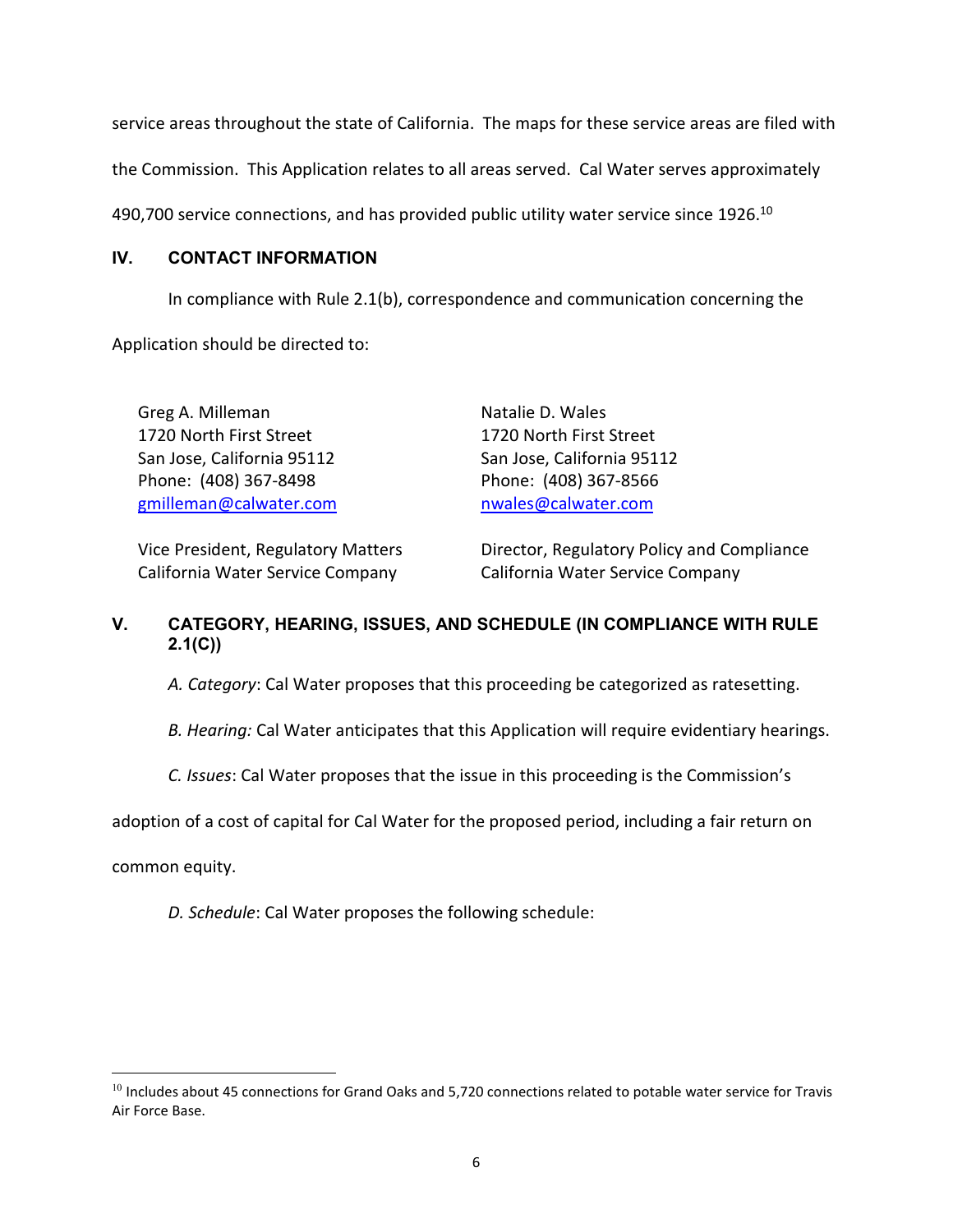| <b>Proposed Procedural Schedule</b> |                                                                               |  |  |
|-------------------------------------|-------------------------------------------------------------------------------|--|--|
| Monday, May 3, 2021                 | <b>Application Filed</b>                                                      |  |  |
| Monday, June 14, 2021               | <b>Prehearing Conference</b>                                                  |  |  |
| Friday, July 23, 2021               | California Public Advocates Office ("Cal<br>PA") and Intervener Testimony Due |  |  |
| Friday, August 13, 2021             | <b>Rebuttal Testimony Due</b>                                                 |  |  |
| Monday, August 30, 2021             | <b>Hearings Begin</b>                                                         |  |  |
| Wednesday, September 15, 2021       | <b>Opening Briefs Due</b>                                                     |  |  |
| Friday, September 24, 2021          | Reply Briefs Due                                                              |  |  |
| Friday, November 19, 2021           | <b>Proposed Decision</b>                                                      |  |  |
| Wednesday, December 08, 2021        | <b>Comments on Proposed Decision</b>                                          |  |  |
| Monday, December 13, 2021           | <b>Reply Comments on Proposed Decision</b>                                    |  |  |
| Thursday, December 16, 2021         | <b>Final Decision</b>                                                         |  |  |

#### **VI. FINANCIAL STATEMENTS**

In compliance with Rule 3.2(a)(1), Cal Water's latest available unaudited balance sheets as of December 31, 2020 for the past two years, and Cal Water's income statement as of December 31, 2020, are attached as **Exhibit A** to this Application. Cal Water is informed and believes, and therefore alleges, that the original cost of the property equipment owned by it and the depreciation reserves applicable to such property and equipment are as shown on the balance sheet as of December 31, 2020. For more detailed information with respect to Cal Water's financial position, property, and equipment, reference is made to other reports and information previously filed with the Commission which is incorporated in Cal Water's prepared testimony.

#### **VII. ACTION OF RATE PROPOSAL**

In compliance with Rule 3.2(a)(2), Cal Water states that it proposes to implement any revenue requirement change authorized by the Commission in this proceeding across all its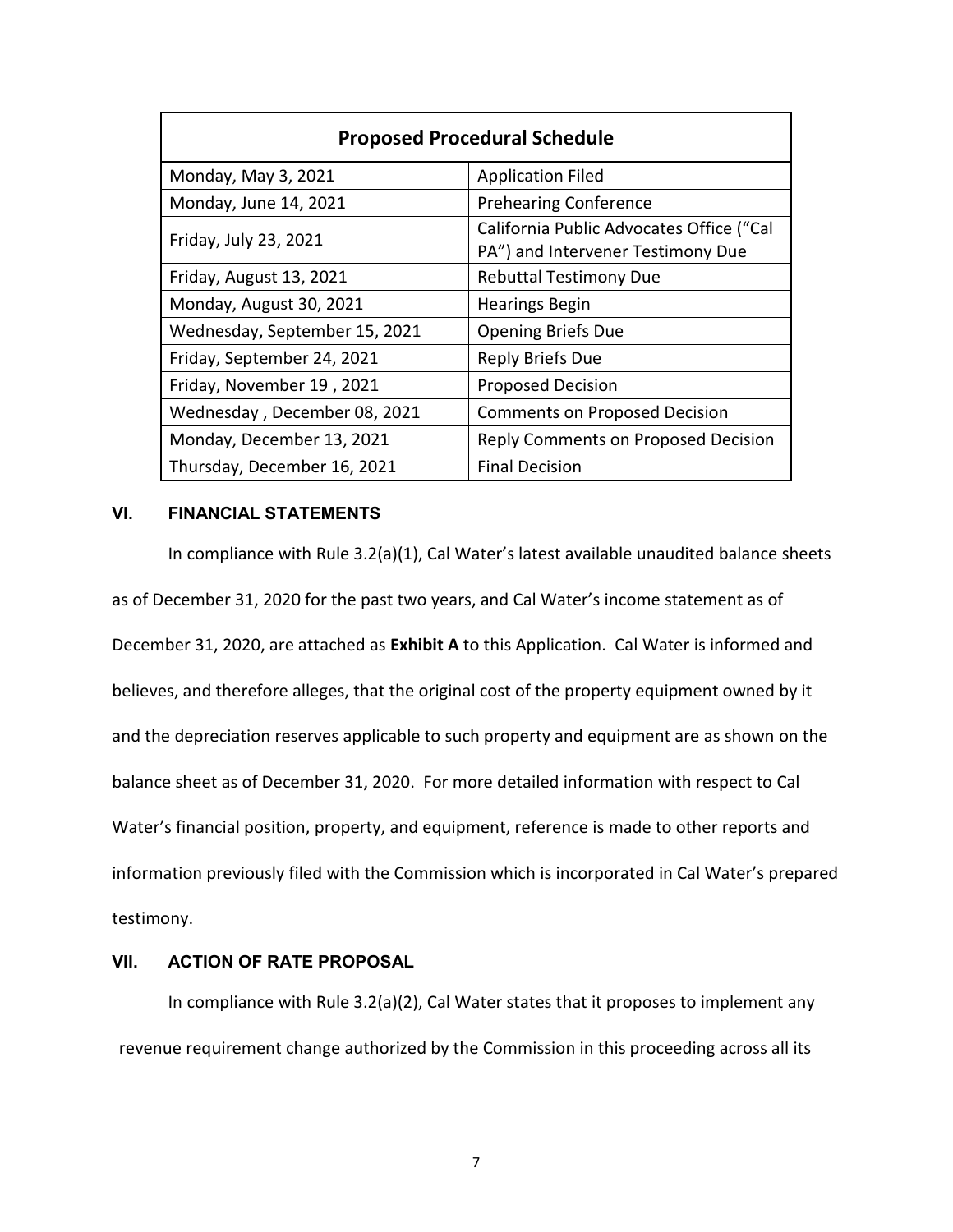Class A service areas beginning January 1, 2022.<sup>11</sup> Copies of these present rate tariffs are available at Cal Water's headquarters, local offices, and its website, www.calwater.com.

#### **VIII. OTHER REQUIREMENTS OF RULE 3.2(A)**

In compliance with Rule 3.2(a)(5) and (6), Cal Water is providing *pro forma* summaries of earnings in total and for each of its ratemaking areas as last adopted by the Commission and as proposed in this Application. These summaries of earnings are provided in **Exhibit C**. In compliance with Rule 3.2(a)(10), Cal Water states that the proposed increase reflects only increased costs to the corporation for the services or commodities furnished by it.

#### **IX. NOTICE**

Within 20 days after filing the Application with the Commission, in compliance with Rule 3.2(b), Cal Water will mail a notice to the following stating in general terms the proposed increases in revenue requirements and how Cal Water proposes to recover them: (1) the State, by mailing to the Attorney General and the Department of General Services; (2) each county served, by mailing to the County Counsel and County Clerk; (3) each city served by mailing to the City Attorney and City Clerk, and (4) any other persons who have requested such notification.

Within 20 days following the filing of this Application, and in compliance with Rule 3.2(c), Cal Water will publish a notice describing the proposed increases in revenue requirements, in general terms, in a newspaper of general circulation in each county served. Notice will also be posted in Cal Water's local business offices. Within 45 days following the

<sup>&</sup>lt;sup>11</sup> In this proceeding, Cal Water does not propose to modify rates in Grand Oaks, a Class D water company in California owned by Cal Water.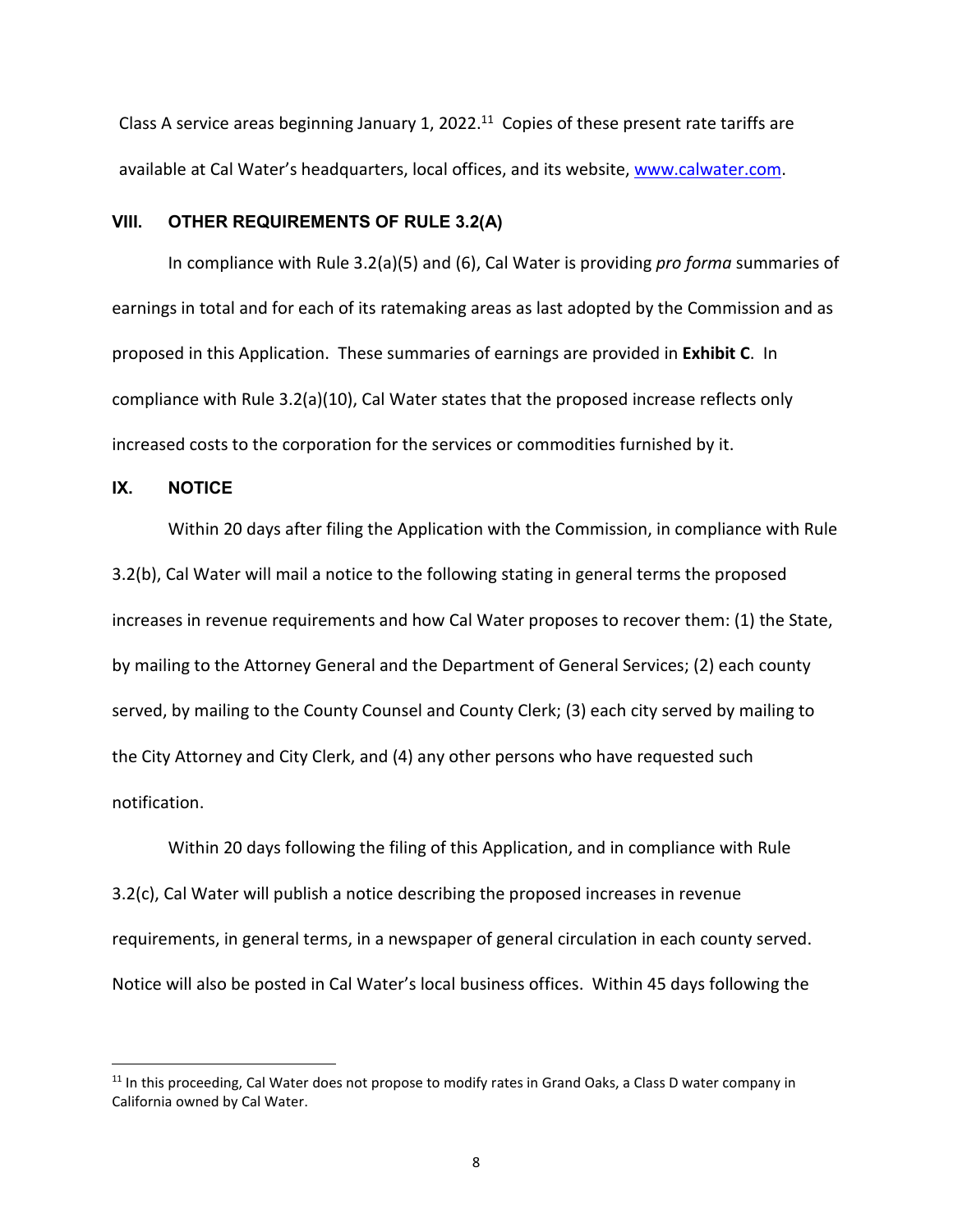filing of this Application, and in compliance with Rule 3.2(d), notices will be included in customer bills or mailed postage prepaid to all of Cal Water's service area customers who receive monthly bills. Customers billed bimonthly will receive such notices within 75 days following filing of the Application.

# **X. ADDITIONAL INFORMATION PROVIDED**

The Exhibits to this Application are described in the table below. Consistent with Rule 1.7, the Application being filed with the Commission's Docket Office only includes Exhibits A, B, C, D and E described below. The remaining exhibits (identified with an asterisk\*) are being served on the Chief Administrative Law Judge and Cal PA, but will not be filed with the Docket

Office.

| Exhibit A              | Cal Water's Balance Sheets and Income Statement                                                                                                       |
|------------------------|-------------------------------------------------------------------------------------------------------------------------------------------------------|
| <b>Exhibit B</b>       | Proposed Revenue and Rate Increases                                                                                                                   |
| Exhibit C              | Summaries of Earnings and Adopted Rate Base                                                                                                           |
| Exhibit D              | Proposed Customer Notice (Pending Public Advisor's Office<br>Approval)                                                                                |
| <b>Exhibit E</b>       | Proposed Water Cost of Capital Adjustment Mechanism Tariff                                                                                            |
| Exhibit F <sup>*</sup> | Direct Testimony of Arkash Sheilendranath: Report on the<br>Financial Requirements of California Water Service Company<br>(with supporting schedules) |
| Exhibit G*             | Direct Testimony of Thomas F. Smegal on behalf of California<br><b>Water Service Company</b>                                                          |
| Exhibit H <sup>*</sup> | Direct Testimony of Greg A. Milleman on behalf of California<br><b>Water Service Company</b>                                                          |
| Exhibit I*             | Direct Testimony of Robert Kuta on behalf of California Water<br>Service Company                                                                      |
| Exhibit J*             | Compliance with Minimum Data Requirements (MDRs)                                                                                                      |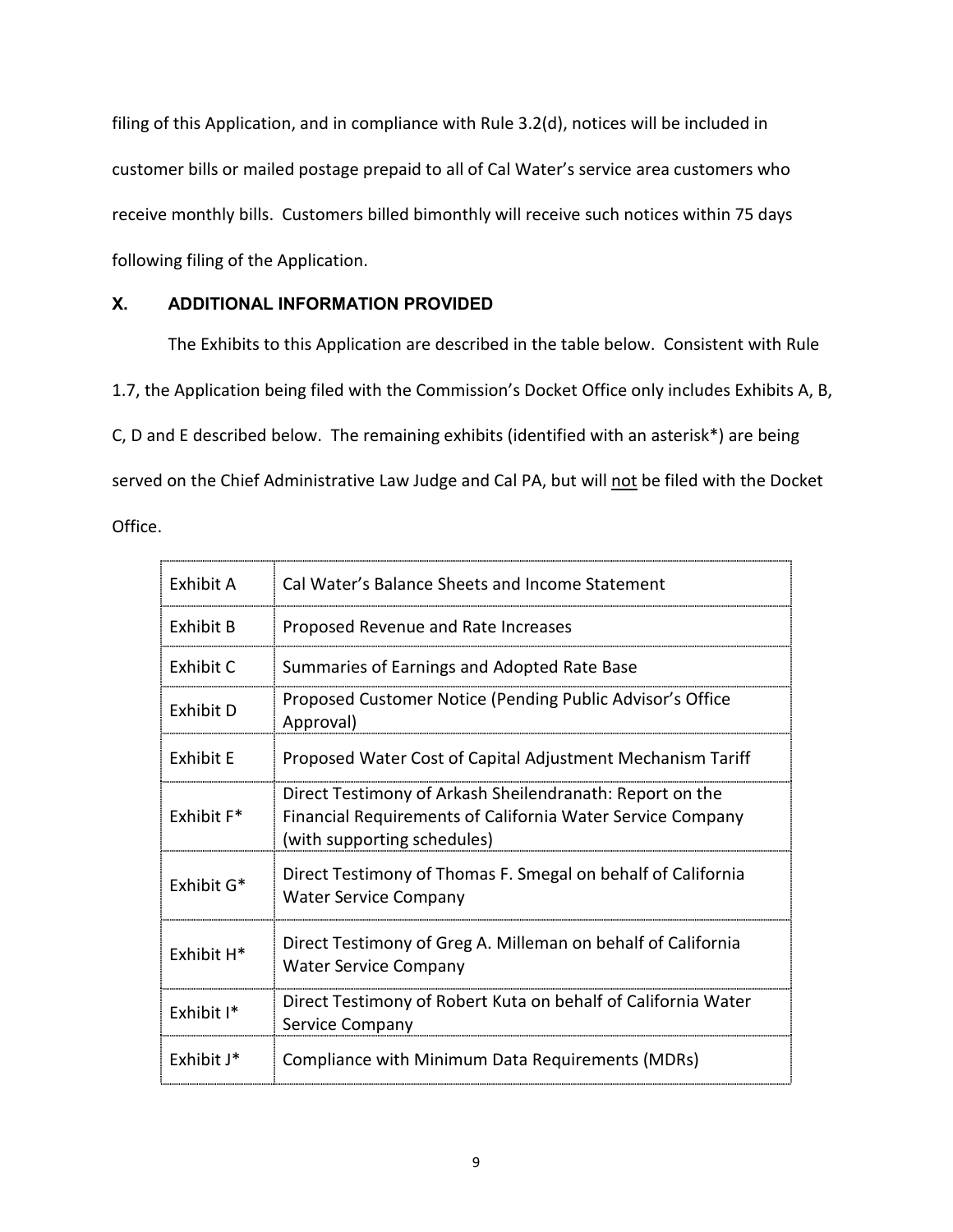### **XI. CONCLUSION**

For reasons discussed above, Cal Water therefore requests a rate of return on rate base of 7.50% for the period from January 1, 2022 through December 31, 2024, which reflects a fair return on equity of 10.35%.

Respectfully submitted,

By: <u>/s/ NATALIE D. WALES</u>

NATALIE D. WALES 1720 North First Street San Jose, California 95112 Phone: (408) 367-8566 nwales@calwater.com

GREG A. MILLEMAN 1720 North First Street San Jose, California 95112 Phone: (408) 367-8498 gmilleman@calwater.com

Vice President, Regulatory Matters California Water Service Company

Director, Regulatory Policy and Compliance California Water Service Company

Dated: May 3, 2021